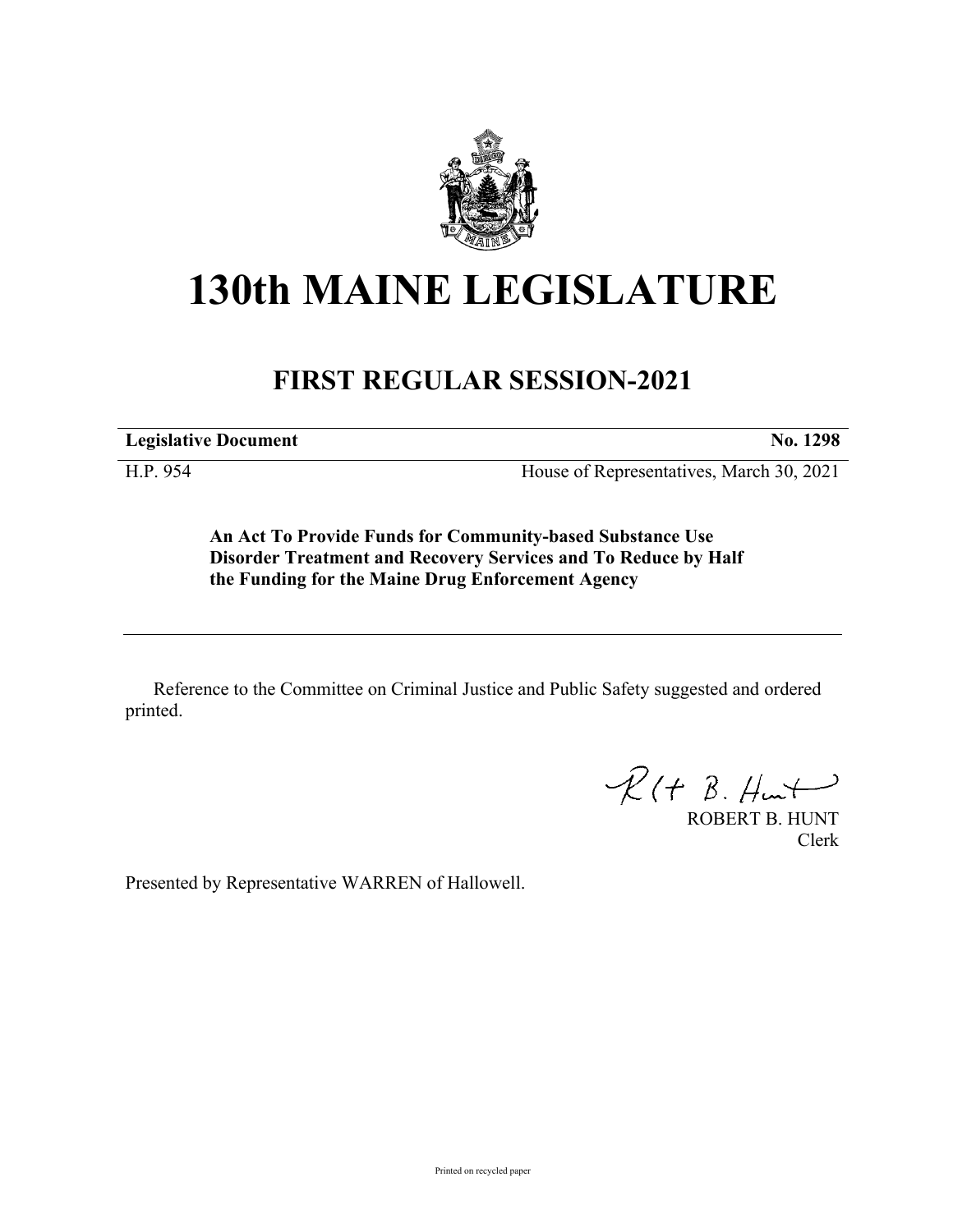| 1                                               | Be it enacted by the People of the State of Maine as follows:                                                                                                                                                                                                                                                                                                                                                                       |                            |                            |  |
|-------------------------------------------------|-------------------------------------------------------------------------------------------------------------------------------------------------------------------------------------------------------------------------------------------------------------------------------------------------------------------------------------------------------------------------------------------------------------------------------------|----------------------------|----------------------------|--|
| $\overline{2}$<br>3<br>$\overline{4}$<br>5<br>6 | Sec. 1. Transfers from Department of Public Safety Other Special Revenue<br><b>Funds balances to General Fund.</b> At the close of fiscal year 2021-22 and each fiscal<br>year thereafter, the State Controller shall transfer \$66,295 from available balances in the<br>Other Special Revenue Funds accounts within the Department of Public Safety, Maine<br>Drug Enforcement Agency to the General Fund unappropriated surplus. |                            |                            |  |
| 7<br>8                                          | Sec. 2. Appropriations and allocations. The following appropriations and<br>allocations are made.                                                                                                                                                                                                                                                                                                                                   |                            |                            |  |
| 9                                               | HEALTH AND HUMAN SERVICES, DEPARTMENT OF                                                                                                                                                                                                                                                                                                                                                                                            |                            |                            |  |
| 10                                              | <b>Office of Substance Abuse and Mental Health Services Z199</b>                                                                                                                                                                                                                                                                                                                                                                    |                            |                            |  |
| 11<br>12                                        | Initiative: Provides funding for community-based substance use disorder treatment and<br>recovery services.                                                                                                                                                                                                                                                                                                                         |                            |                            |  |
| 13<br>14                                        | <b>GENERAL FUND</b><br>All Other                                                                                                                                                                                                                                                                                                                                                                                                    | 2021-22<br>\$3,205,077     | 2022-23<br>\$3,205,077     |  |
| 15<br>16<br>17                                  | <b>GENERAL FUND TOTAL</b>                                                                                                                                                                                                                                                                                                                                                                                                           | \$3,205,077                | \$3,205,077                |  |
| 18<br>19<br>20                                  | HEALTH AND HUMAN SERVICES,<br><b>DEPARTMENT OF</b><br><b>DEPARTMENT TOTALS</b>                                                                                                                                                                                                                                                                                                                                                      | 2021-22                    | 2022-23                    |  |
| 21<br>22<br>23                                  | <b>GENERAL FUND</b>                                                                                                                                                                                                                                                                                                                                                                                                                 | \$3,205,077                | \$3,205,077                |  |
| 24                                              | DEPARTMENT TOTAL - ALL FUNDS                                                                                                                                                                                                                                                                                                                                                                                                        | \$3,205,077                | \$3,205,077                |  |
| 25                                              | PUBLIC SAFETY, DEPARTMENT OF                                                                                                                                                                                                                                                                                                                                                                                                        |                            |                            |  |
| 26                                              | <b>Drug Enforcement Agency 0388</b>                                                                                                                                                                                                                                                                                                                                                                                                 |                            |                            |  |
| 27                                              | Initiative: Deappropriates and deallocates funding in the Maine Drug Enforcement Agency.                                                                                                                                                                                                                                                                                                                                            |                            |                            |  |
| 28<br>29<br>30                                  | <b>GENERAL FUND</b><br>All Other                                                                                                                                                                                                                                                                                                                                                                                                    | 2021-22<br>$(\$3,138,782)$ | 2022-23<br>$(\$3,138,782)$ |  |
| 31<br>32                                        | <b>GENERAL FUND TOTAL</b>                                                                                                                                                                                                                                                                                                                                                                                                           | $(\$3,138,782)$            | $\overline{(\$3,138,782)}$ |  |
| 33<br>34<br>35                                  | <b>OTHER SPECIAL REVENUE FUNDS</b><br>All Other                                                                                                                                                                                                                                                                                                                                                                                     | 2021-22<br>$(\$66,295)$    | 2022-23<br>$(\$66,295)$    |  |
| 36<br>37                                        | OTHER SPECIAL REVENUE FUNDS TOTAL                                                                                                                                                                                                                                                                                                                                                                                                   | $(\$66,295)$               | $(\$66,295)$               |  |
| 38                                              | PUBLIC SAFETY, DEPARTMENT OF                                                                                                                                                                                                                                                                                                                                                                                                        |                            |                            |  |
| 39<br>40                                        | <b>DEPARTMENT TOTALS</b>                                                                                                                                                                                                                                                                                                                                                                                                            | 2021-22                    | 2022-23                    |  |
| 41                                              | <b>GENERAL FUND</b>                                                                                                                                                                                                                                                                                                                                                                                                                 | (S3, 138, 782)             | (S3, 138, 782)             |  |